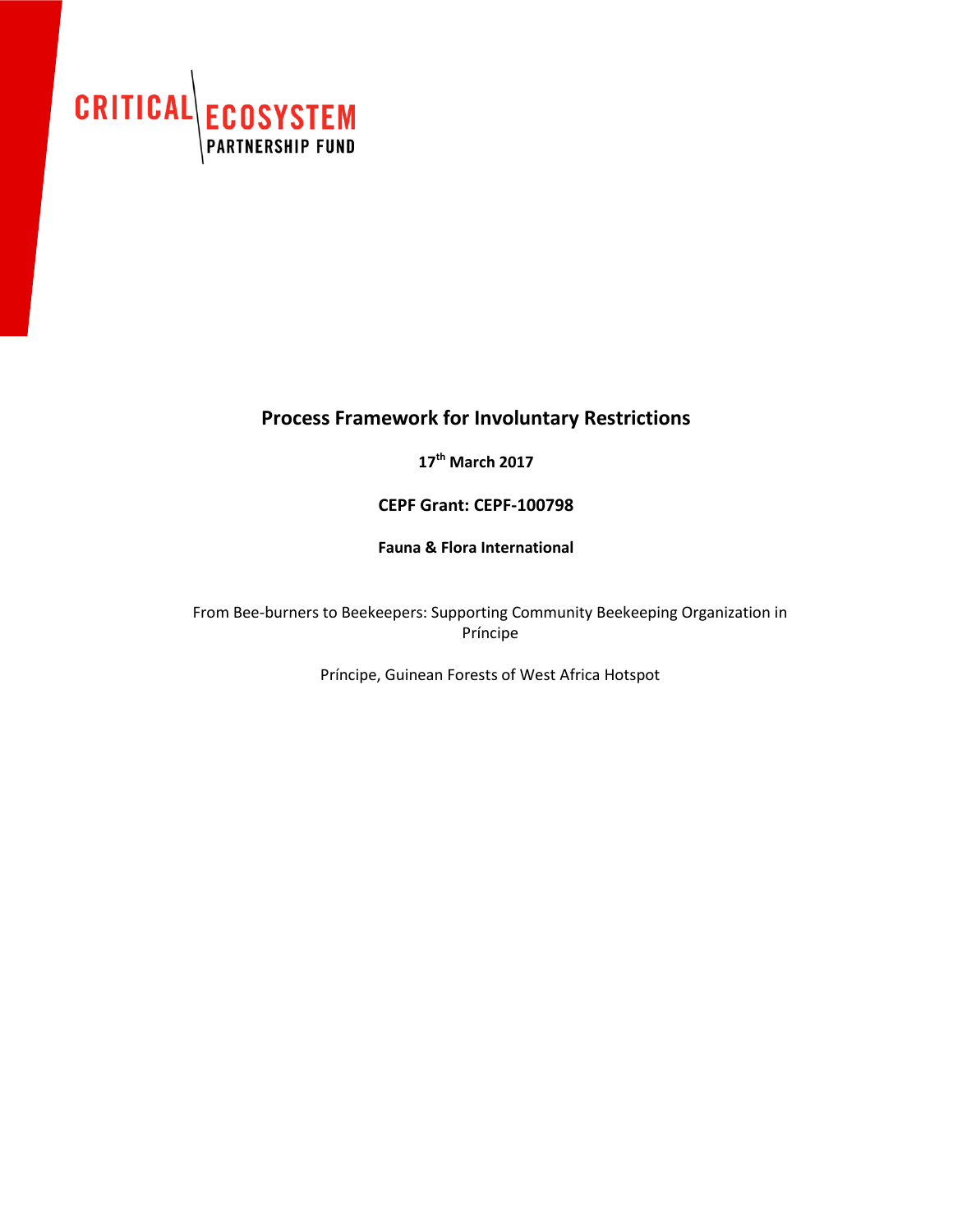## **Grant Summary**

- 1. Grantee organization: Fauna & Flora International
- 2. Grant title: From Bee-burners to Beekeepers: Supporting Community Beekeeping Organization in Príncipe
- 3. Grant number CEPF-100798
- 4. Grant amount (US dollars): \$199,962.54
- 5. Proposed dates of grant:  $1^{st}$  June 2017 30<sup>th</sup> May 2019
- 6. Countries or territories where project will be undertaken: Príncipe , Sao Tome and Príncipe
- 7. Date of preparation of this document. 17th March 2017

**The Process Framework describes the project and how restrictions of access to natural resources and measures to assist affected communities will be implemented. This is a preliminary draft and affected communities will have the opportunity to participate in the drafting of the Process Framework. This draft Framework will be shared and discussed with local communities and other relevant stakeholders if funding is secured to deliver the project. Based on the consultations, a final Framework will be prepared, with the additional support and guidance of CEPF.** 

# **A. Project background**

B. Príncipe's forests are among the most biodiverse in Africa, and contain a level of endemism comparable to other oceanic islands such as the Galapagos. This is centered on the island's extensive primary and secondary forests, much of which are contained within the Natural Park, Parque Natural do Príncipe (PNP). All of the island's forests, including those within PNP, are used by the island's citizens for hunting, timber and foraging for non-timber forest products. This can cause substantial damage to wildlife and threaten species. At the same time, Príncipe has very few civil society organizations or formal businesses with a stake in conserving the island's wildlife. Local communities are poor and have few opportunities to engage with conservation, or to diversify their livelihoods away from potentially damaging activities.

Honey is currently collected from wild colonies of honeybees (*Apis mellifera adansonii*) by a destructive method that includes burning the nest, killing most of the bees and risking uncontrolled fires in important habitat. Honey collectors are known as "queimá vunvú" which literally means "bee-burners" in the local Forro dialect. They put themselves at risk scaling trees up to 25m high with minimal safety equipment to reach wild bee colonies, and the extraction method used means that the final honey is usually of poor quality with low levels of hygiene and contaminated by eggs and pupae.

Government officials report that the practice of burning wild bee colonies has had a significant impact on the abundance of bees in Príncipe, and as a result the production of honey has fallen significantly in the last 15 years. As such, honey collectors also engage in other non-sustainable activities inside and around PNP such as illegal wood harvest, hunting, and charcoal production as a way to increase their earnings. This places significant pressure on this KBA and is responsible for a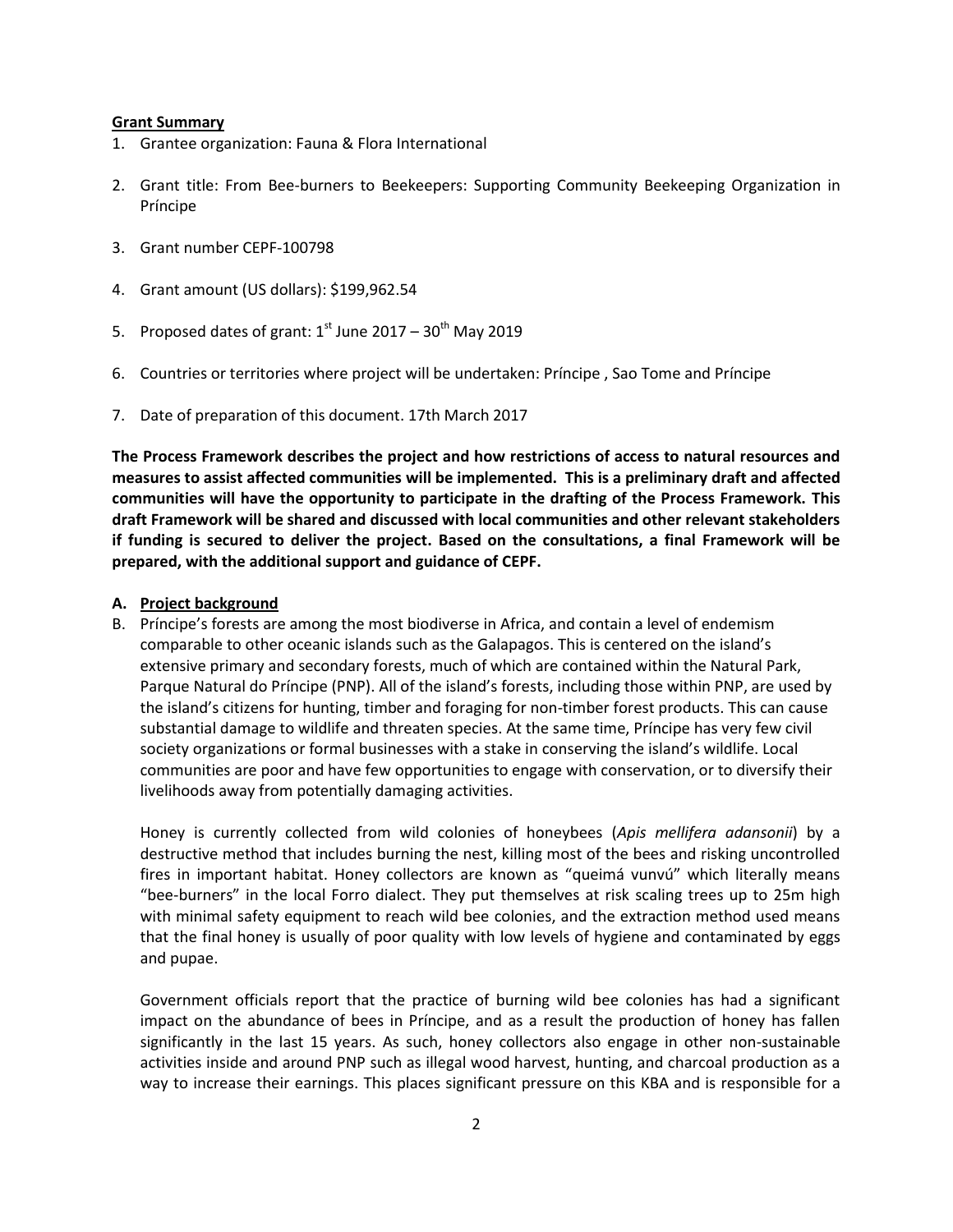substantial proportion of damage and degradation within the PNP. The combined effect is to degrade both primary and secondary forests, through direct activities and very likely through reduced presence of keystone pollinators.

The current honey-collection method on Principe is not yet illegal if practiced outside the national park, however the local government is currently in the process of drafting new regional legislation to support beekeeping and prohibit bee burning throughout the island. The activity is already considered illegal if practiced within the national park boundaries, however local resources for enforcement are minimal, and due to the lack of other livelihoods options and weak enforcement, many locals often do not respect the park boundaries.

In addition, the current honey-collection method is highly destructive, unsustainable and destructive killing the majority of bees in the hive during harvesting. Moreover it is dangerous to the people involved who must climb tall trees with no safety equipment. And finally it produces low quality honey which has a lower market value than clean, well prepared domesticated honey.

While this project will support the government's development of legislation, and thereby contribute to the restriction of access to a natural resource (honey), its primary focus is to provide an alternative model of honey production that is legal, sustainable and non-destructive.

FFI/FPT launched in April a Campaign to Protect the Bees in Principe and a protocol of cooperation was signed with the Principe Beekeepers cooperative, the park authority, the forest department, and the regional Economy secretary. FFI/PTF has also produced new awareness raising materials to support the conservation efforts for Principe Bees, and has been distributing stickers and posters to the local communities to raise their awareness about the importance of the bees.

The FFI/PTF Terrestrial Biodiversity conservation manager has been assisting the local government in the development of a law to protect Principe Bees, effectively drafting the new law in strong consultation with the Principe Beekeepers cooperative. After a consensus law was drafted a public consultation of the law was held on the  $12<sup>th</sup>$  December 2016 which more than 50 people, including many government officials, attended. Suggestions from this consultation were taken into account to improve the draft, and following some small adjustments a final version proposed at the consultation was fully approved by consensus. The legislation is now with regional government and a vote is expected soon. If the law is approved it will be implemented immediately.

## **C. Participatory implementation**

## i. Procedure development

FFI has a position statement and guidance document related to displacement (including economic displacement i.e. the loss of or restricted access to livelihood resources) that was approved by FFI's Council in 2016. FFI endeavors to ensure that our conservation activities do not disadvantage or undermine poor, vulnerable or marginalized people who are dependent upon or live adjacent to natural resources, and wherever possible we seek to conserve biodiversity in ways that enhance local well-being and social equity. We are committed to respecting human rights, promoting their protection and realization within our conservation programs, and supporting the governance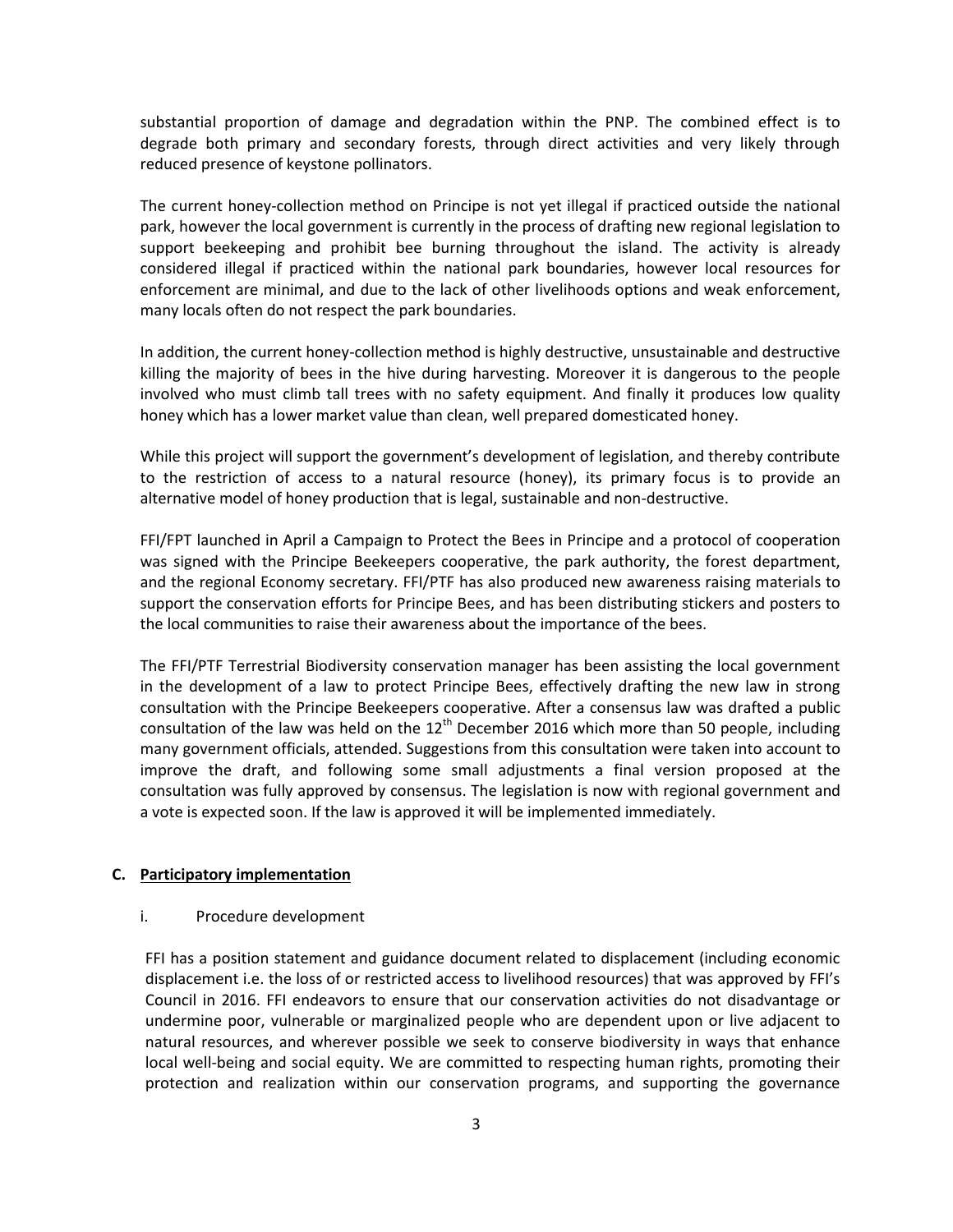systems that can secure those rights. We are one of the founding members of the Conservation Initiative on Human Rights (http://www.thecihr.org), a consortium of international conservation NGOs that seek to improve the practice of conservation by promoting the integration of human rights in conservation policy and practice.

FFI seeks to uphold this position in all of its partnerships, including with government departments, the corporate sector and civil society organizations.

This draft procedure has been developed by FFI as part of the CEPF proposal development process.

Prior to finalizing and implementation it will be discussed, revised and approved with:

- COOPAPIP
- The local government officials from the park authority, the Forestry direction and the Economy Secretariat.
- CEPF
- Relevant local communities

# ii. Project implementation

FFI will take a participatory approach throughout this project. To achieve our project goals, we will continue to work in close partnership with the nascent bee-keeping co-operative COOPAPIP, the PNP authority, the Príncipe autonomous government and the Fundação Príncipe Trust to encourage participation at various levels of project delivery. Our guiding principles of participation include:

- Participatory processes should be 'well governed' (transparent, accountable, legitimate, fair and inclusive).
- There should be sufficient capacity for all involved (community members, government agency staff, civil society actors, etc.) to meaningfully participate, which may require capacity strengthening for some or all groups.
- Sufficient time should be built into decision-making processes to enable genuine participation.
- Participation should be equitable, with particular attention to ensuring accessibility and 'voice' of those who may be marginalized or vulnerable. This may involve additional financial, technical, time, and other resources for some groups, and attention to issues of language and culture.
- Processes should be based upon and encourage mutual respect between participants, including substantive roles and appropriate power sharing.
- Representation and leadership should be inclusive and effective.
- Participation should be an integral part of any activity or project cycle, commencing at the outset of activities and continuing through project/program design, management, monitoring and evaluation.

Specific activities to facilitate wide participation in project activities will include:

 COOPAPIP and other local people will be involved in bee hive trials in order to identify their preferred method of beekeeping. This preference will then be acted on in the remainder of the project through equipment and training support.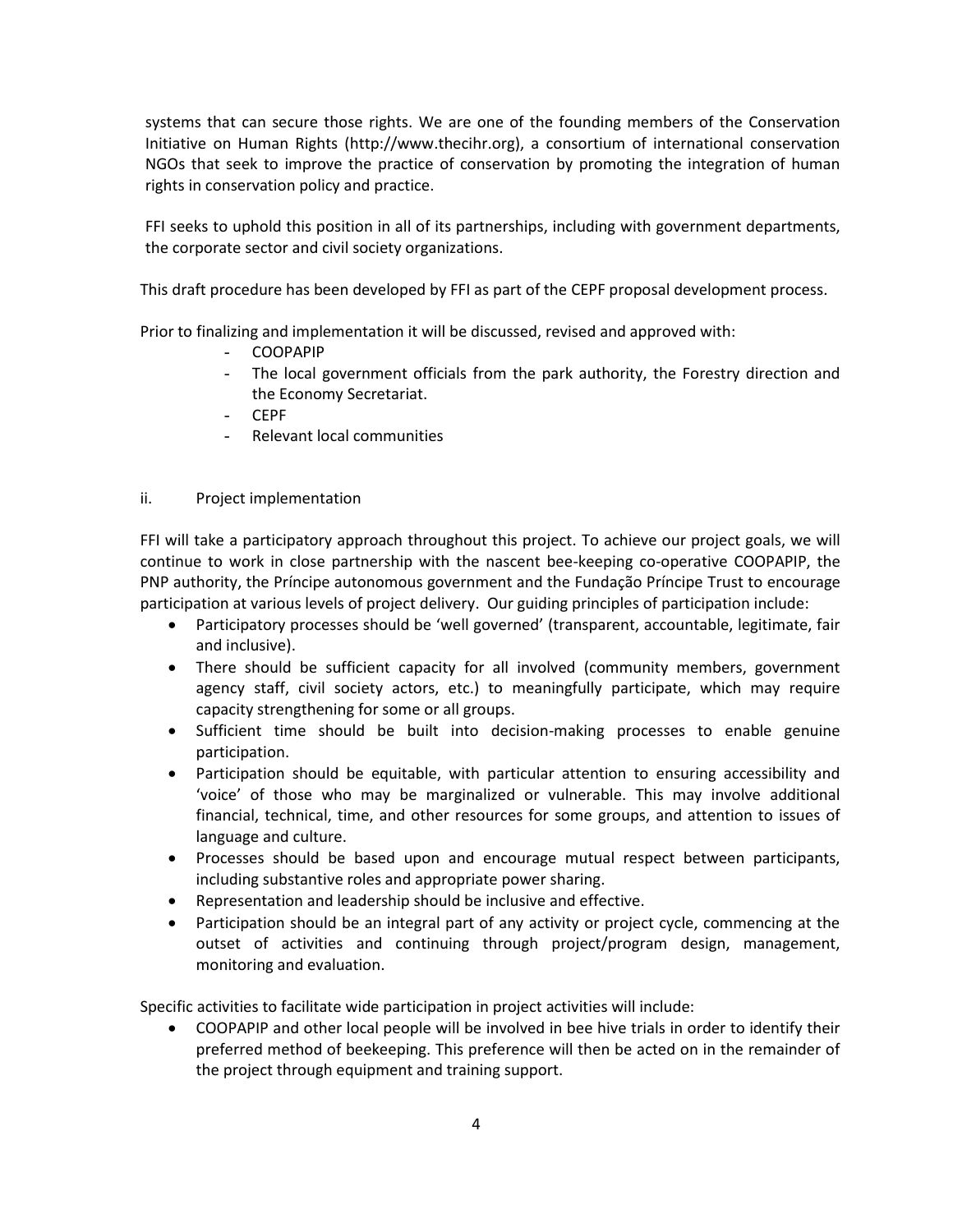- A role assessment will be conducted based on market research and hive trails, and women and men will be consulted on the types of roles in which they would like to be involved. They will then receive training and equipment wherever possible to support that preference. Initial preference will be given to the members of COOPAPIP, but FFI will work in partnership with the local population and regional government to ensure more are given the chance to engage in beekeeping.
- Women will be encouraged to participate in the project. Strategies will initially include, but not be limited to, including females in supportive beekeeping tasks such as sewing materials, taking care of the nursery, the honey extraction and packing, marketing, as well as developing and exploring adding value to bee products that can be made and sold locally, creating more livelihood opportunities, recipes and processed products associate to beekeeping.
- During the project special attention will be given to engage woman and encourage them to promote safe, direct contact with the bees in the hope that at least some will lose their fear of the bees and may become interested in becoming beekeepers.

In the event that the project generates significant interest and the training sessions and materials are over-subscribed, preference for participants will be given to existing members of COOPAPIP. If necessary community sessions will be held to ensure the selection process for applicants is transparent and avoids any negative bias.

We acknowledged that there will be constraints on the number of people that we can provide beekeeping materials too (approximately 30 people), but the training events can involve many more if there is greater interest in becoming in involved. In this case we will arrange additional training sessions in other communities at little extra cost. In addition over the course of the project we will encourage the members of COOPAPIP to independently (as far as possible) organize further introductions to beekeeping training beyond the two years of the project to ensure that other people will continue to be trained.

Project members will be involved in participatory research to guide the decisions about the types of hives to be adopted in Principe, as well in the selection of species and implementation of the demonstrative agroforestry and community nursery. Their wishes will be balanced with technical scientific knowledge provided by the project technical experts, in an effort to balance both inputs and manage community expectations of the project results.

The project will also bring local beekeepers into closer contact with Príncipe autonomous government officials through support to attend stakeholder meetings. This will enable them to better influence the development of legislation that may affect their access to natural resources.

Consultations will be held within local communities at times that both men and women are able to participate. They will be held in Portuguese, as the language in most common use of the island. Notification of the meetings will be made beforehand via notice boards to be installed at the Honey House, the FPT office, SMS messages to people with phones, and by word of mouth, so people have time to arrange attendance. The meetings will be hold in accessible places (city centre), and if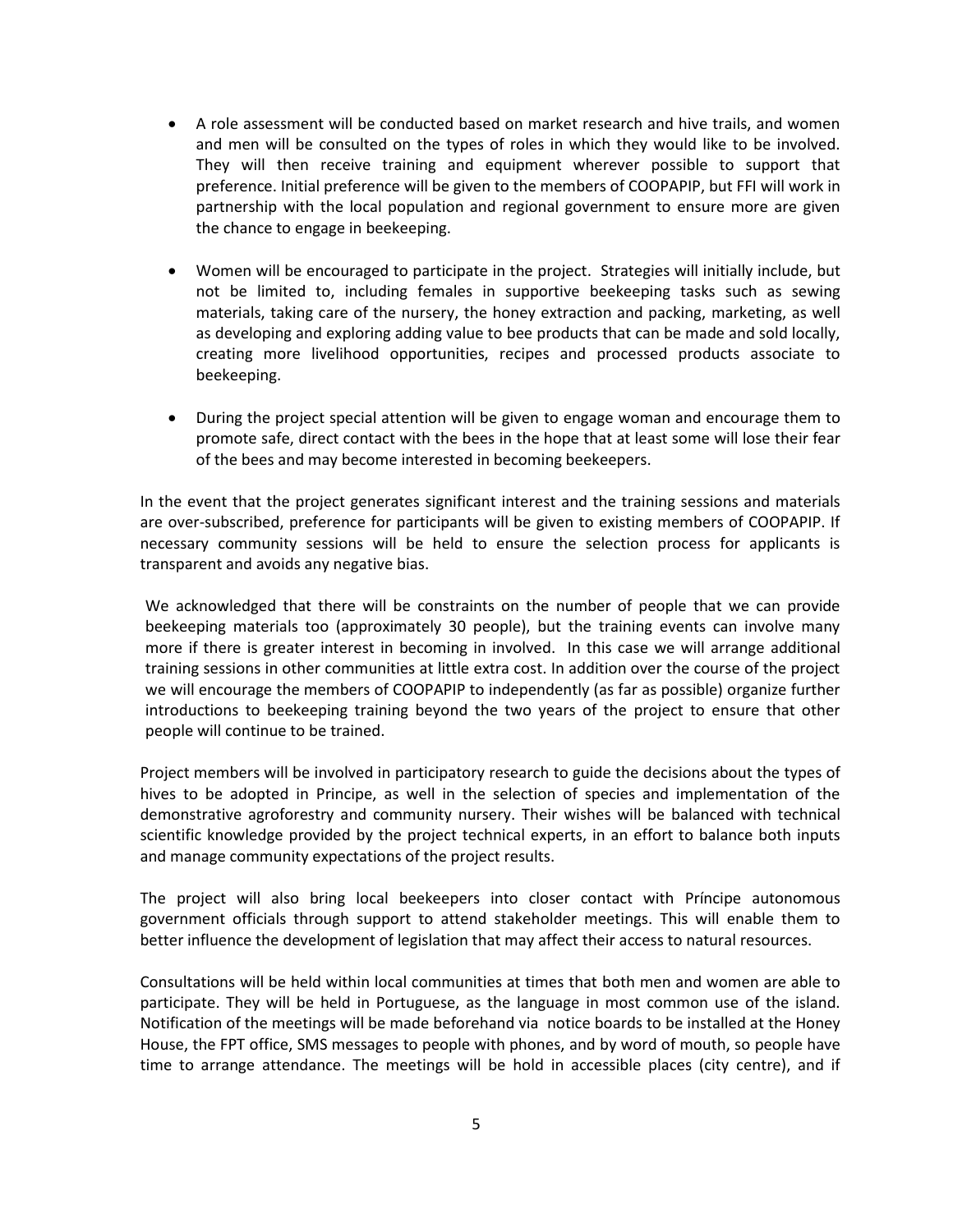necessary the future project car will be used to facilitate transport to meetings held at the Honey house (Ponta do Sol neighborhood).

# **D. Criteria for eligibility of affected persons**

People affected by the restrictions proposed in the project will largely be those currently engaged in illegal bee burning activity outside of the PNP. Once the law is in place, this activity will be prohibited throughout the island.

The European Bank for Reconstruction and Development (EBRD) and the African Development Bank Group classify displaced/affected persons as follows:

- those who have formal legal rights to the land or other assets (including customary and traditional rights recognised under national laws);
- those who do not have formal legal rights to land or assets at the time of the census, but who have a claim that is recognised or recognisable under the national laws (including persons who may not have any assets or direct sources of livelihood derived from the project site, but who have spiritual and/or ancestral ties with the land); or
- those who have no recognisable legal right or claim to the land they occupy. This third category includes squatters who claim or make use of land without formal legal rights, and others, who may have usufruct or customary claims to affected land or other resources not recognised or recognisable under national laws.

Other affected persons will include:

- Local government
- Members of COOPAPIP
- Community members involved in the project
- Community members not involved in the project
- All those who currently engage in honey collection practices in the PNP

## **E. Measures to assist the affected persons**

We do not anticipate that any individuals will be eligible for compensation as a result of this project. This is because the project itself will not limit or prohibit access to natural resources. It will offer safer, more sustainable alternatives to honey collection and support the government in their development of legislation (which will, in time, restrict access to natural resources).

Persons affected by this project are largely those who are voluntarily participating in the project.

It is possible that there may be individuals who would like to take part in the project but who are unable to for a number of reasons. From the projects side we will be limited in the number of people we can adequately resource to set up beekeeping. However local materials will be used wherever possible to reduce costs of setting up a hive as far as possible. It is likely that there will be additional spaces at the training sessions to the number of sets of material we can distribute s we proposed to encourage all interested parties to attend the training process to build skills and raise awareness. In particular we are aware that women may not want to take part due to cultural traditions related to bee handling, but we will aim to engage women in the later stages of the process (processing, bottling, production of secondary products e.g. candles).